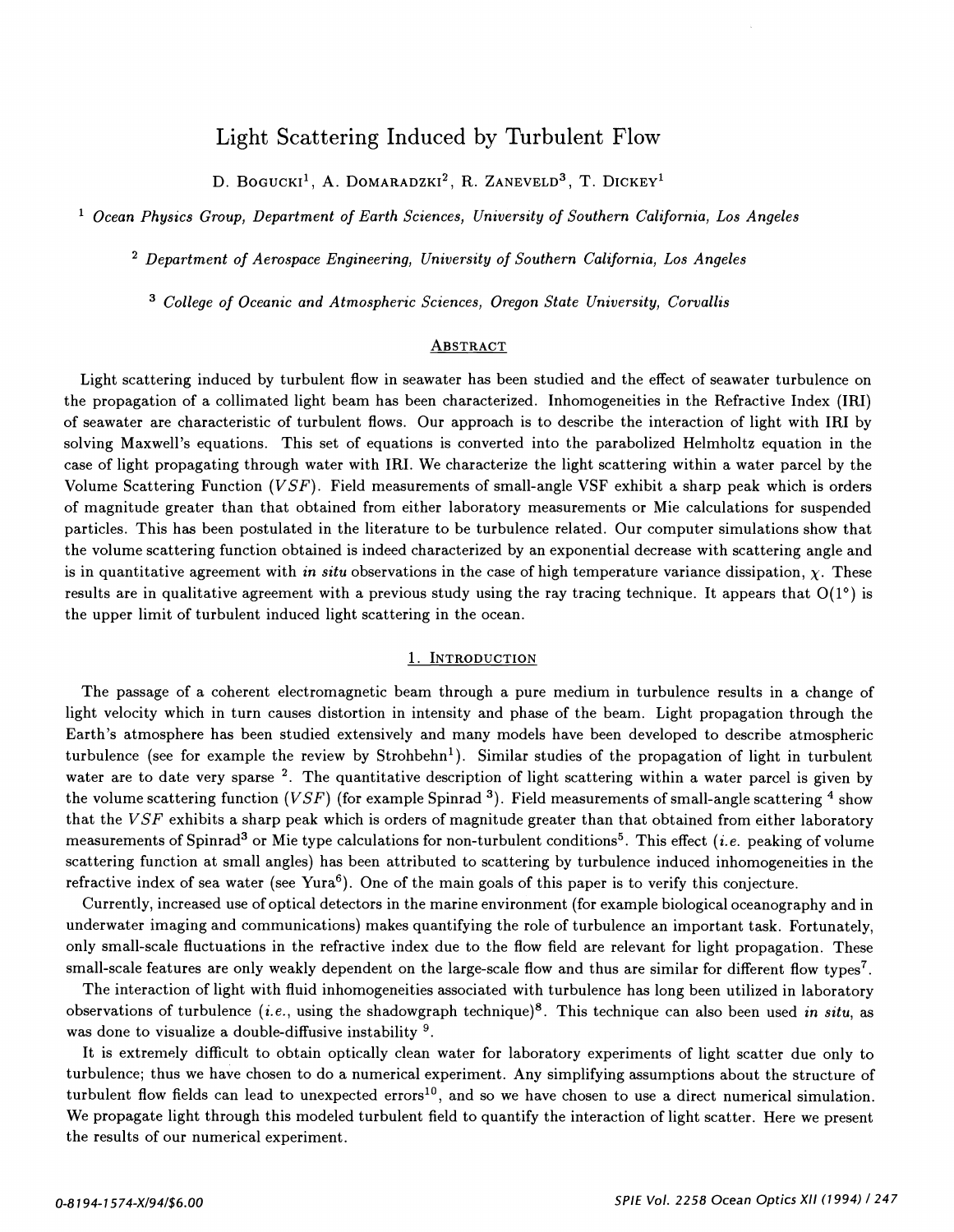#### 2. THEORETICAL BACKGROUND

#### $2.1.$  Inhomogeneities in the refractive index

Inhomogeneities in the refractive index (IRI) are characteristic of turbulent flows. Under typical oceanic conditions, these inhomogeneities appear to be temperature dominated. In general, however, the real part of the refractive index of seawater varies with changes of temperature, salinity, and pressure (changes in the imaginary part of the refractive index of water are negligibly small compared with the real part<sup>12</sup>). The effect of pressure can be neglected for spatial scales on the order of a meter or smaller. The variance of the IRI can be expressed as the sum of the variance associated with temperature and salinity:  $\overline{(n^2)}^{1/2} = (n_T^2)^{1/2} + (n_S^2)^{1/2}$ , where () denotes spatial averaging, n is the refractive index, and  $n<sub>T</sub>$  and  $n<sub>S</sub>$  are the contributions of temperature and salinity respectively.

In the ocean, background temperature and salinity induce quite different variance in the IRI. For example, data from the coastal region off Oregon (J. Mourn, pers. comm.) show that variance of the refractive index due to temperature is much larger than that due to salinity. Thus, only temperature induced IRI will be considered in this study, so hereafter  $n = n_T$ .

The largest and smallest size of temperature inhomogeneities, and consequently of IRI, can be inferred from the observed oceanic rates of turbulent kinetic energy dissipation,  $\epsilon$ . In the lowest limit, the spatial scale is approximately given by the Kolmogorov scale  $2\pi(\nu^3/\epsilon)^{1/4}$ , where  $\nu$  is the molecular viscosity. Under typical oceanic conditions, dissipation is found to be between  $10^{-9}$  and  $10^{-6}$  W/kg <sup>13</sup>. Given this range of dissipation, the Kolmogorov length typically varies between  $10^{-3}$  and  $10^{0}$  m. The contribution of the IRI on scattering is largest for the smallest IRI structures<sup>6</sup>. Therefore in this study we will concentrate on light scattering by IRI structures at the Kolmogorov scale.

# 2.2. Interaction of IRI with light

The interaction of light with IRI is described by Maxwell's equations. This set of equations, in the case of forward scattered light, can be converted into the parabolized scalar Helmholtz equation<sup>11</sup>. In this equation, if light initialy propagates along the z-axis, we have:

$$
\left(\frac{\partial^2}{\partial x^2} + \frac{\partial^2}{\partial y^2}\right)\psi + 2ik\frac{\partial\psi}{\partial z} + k^2\left(\frac{n^2(r)}{n_0^2} - 1\right)\psi = 0\tag{1}
$$

where  $\psi$  represents the amplitude and the phase of the electric field, k is the light wavenumber,  $n(r)$  is the spatially varying refractive index, and  $n_0$  is the mean refractive index. We obtain the refractive index field from direct numerical simulation (DNS) . This equation is derived from the full set of Maxwell's equations and is accurate as long as the propagating light creates small or moderate diffracting angles with respect to the propagation axis<sup>12</sup>.

# 3. METHODS

To confirm the conjecture about importance of the light scattering by turbulence at small angles we have used data from Ruetsch and Maxey  $^{14}$ . They simulated turbulent flow field data on a 96<sup>3</sup> grid point flow field with an embedded temperature field as a passive scalar. The Prandtl number used,  $Pr = 0.5$ , is not very realistic since Pr for water is 7. We use these data to model the temperature distribution. Thus here temperature spectra and velocity are similar.

The low Pr means that the smallest temperature structures will be somewhat larger than the structures in velocity. Therefore the presently used DNS data set does not reproduce representatively small temperature scales. This leads to an underestimate of the volume scattering function. For future work, we will use a simulation with  $Pr = 7$ .

The flow has a microscale Reynolds number of 60 (and 500 at the cube scale). This is small in comparison to typically observed geophysical flows where the Re is at least of order  $10^6$  in typical oceanographic applications and over scales of m. The disparity between the Re of realistic flows and that of the simulation is fortunately not an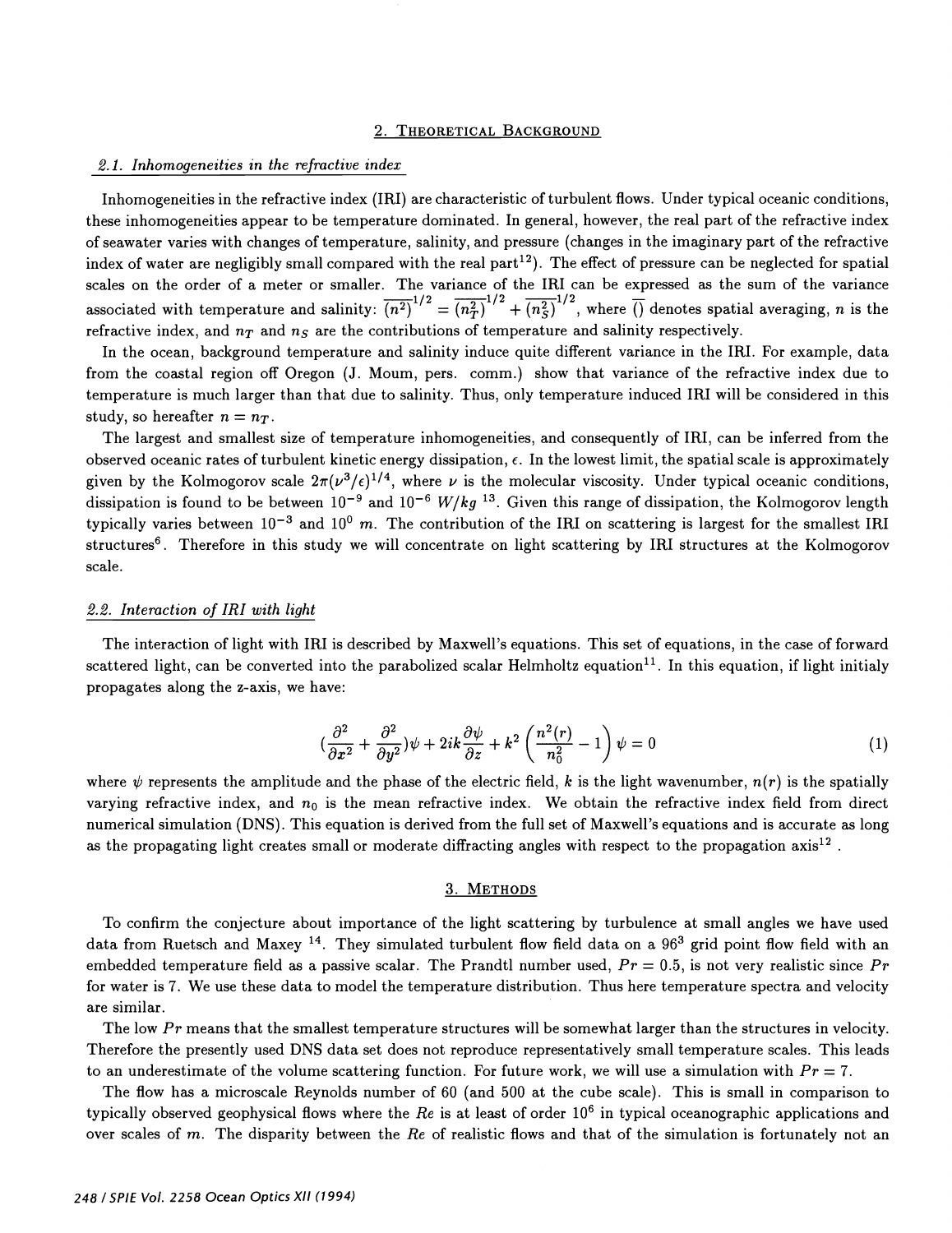important factor for the light scattering process. It can be shown that the largest contribution to light scattering comes from the smallest temperature scales which are locally isotropic<sup>7</sup>. Thus, in order to reproduce light scattering on the turbulent flow we only have to reproduce accurately small scale fluctuations of the scalar field. This can be achieved by scaling the simulated temperature distribution with field data.

Our observational dataset has been kindly provided by J. Moum from the TOGA-COARE experiment (Fig 1).

We use the spectra of energy  $(E)$  and that of fluctuating temperature energy  $(E_T)$  to scale the simulated temperature field. The scaling was done in such a way that the ratio of  $E_T$  and E from the simulation is set equal to the ratio obtained from the *in situ* measurements for high wavenumbers. (assuming universal equilibrium range spectra). The scaling of the refractive index fluctuations reveals that they are strongly dependent on the observed ratio of  $\epsilon$  to the rate of dissipation of temperature fluctuations x. Thus in our simulations we keep  $\epsilon$  constant  $(10^{-6}W/kg)$  which fixes the size of the smallest velocity scales. This is among the largest observed dissipation values, which ensures maximum IRI. We then chose two extreme cases of x: weak  $(10^{-11}K^2/s)$  and strong  $(10^{-6}K^2/s)$ . These cases are shown in the context of the observational data in Fig 2.

Both values were observed within the surface mixed layer (see Fig 1) . The stronger one corresponds to mixing conditions like those at the base of the mixed layer (70 m) while the lower  $\chi$  is similar to mixed layer values. We have chosen these extreme cases to examine the full range of variability for high  $\epsilon$ . The high  $\chi$  value is infrequent: it only made up 1% of the observational data set used here.

We solved equation (1) numerically using the pseudo-spectral second order method described in Strohbehn<sup>1</sup>. The code was written in Fortran for the San Diego Cray C90. The result of simulating light propagation is that we obtain light intensity in  $W/m^2$  and direction in *radians* at cross-sections of the sample cube perpendicular to light direction. Here we report the volume scattering function  $VSF$  at a given wavelength  $(k = 10<sup>7</sup>m<sup>-1</sup>)$  as the scattered radiant intensity I in a direction  $\theta$  per unit scattering volume dV divided by the incident irradiance E

$$
VSF(\theta) = \frac{dI(\theta)}{EdV}.
$$
\n(2)

We also compare the results obtained by propagating light using the geometrical optics method (ray tracing).

#### 4. RESULTS

We determined the spatial distribution of the complex  $\psi(x, y)$  of the light after its passage through a simulated turbulent flow field using the parabolized Helmholtz equation. These data were converted into light distribution intensity and the  $VSF$  were estimated for each of the two cases of  $\chi$ .

The emerging from the turbulent flow field irradiance distribution (Fig 3) has a banded structure reminiscent of shadowgraphs taken in laboratory experiments. It is also similar to the observed irradiance distribution obtained using the ray tracing technique<sup>15</sup>.

The relative variability of the irradiance  $(E - E_0)/E_0$  is of order  $10^{-7}$  in the case of weak  $\chi$  and  $10^{-4}$  in the case of strong  $\chi$ . Despite this difference, the spatial distribution of the irradiance is the same. This may be because the Prandtl number is too small, that is the smallest temperature scales are not likely to be generated in the simulation. The smallest IRI are mostly associated with velocity structures; since both cases have the same  $\epsilon$ , the light distribution would be the same. More importantly, the outgoing light is measured at 20 cm, which is within the pre-caustic (focusing) zone. The relative variability of the irradiance is thus not fully developed<sup>10</sup>, as the variability has not reached maximum value. Maximum variability is attained within distance of  $O(m)$  from the turbulent volume given the parameters used. It may also be that the outgoing light pattern is independent of  $\chi$  within a certain parameter range. This is a tantalizing result, but cannot be verified until higher  $Pr$  cases are examined beyond the pre-caustic zone, and for a range of  $\epsilon$  values.

More quantitative results come from analyzing the VSF angle dependence (Fig 4).

Both cases show a similar functional form, which can be divided in three regions. For the smallest angles, the  $VSF$ changes very slowly, and there is a threshold beyond which no energy is propagated. From physical reasoning we expect a continuous function. The paucity of points is associated with numerical truncation used in light propagation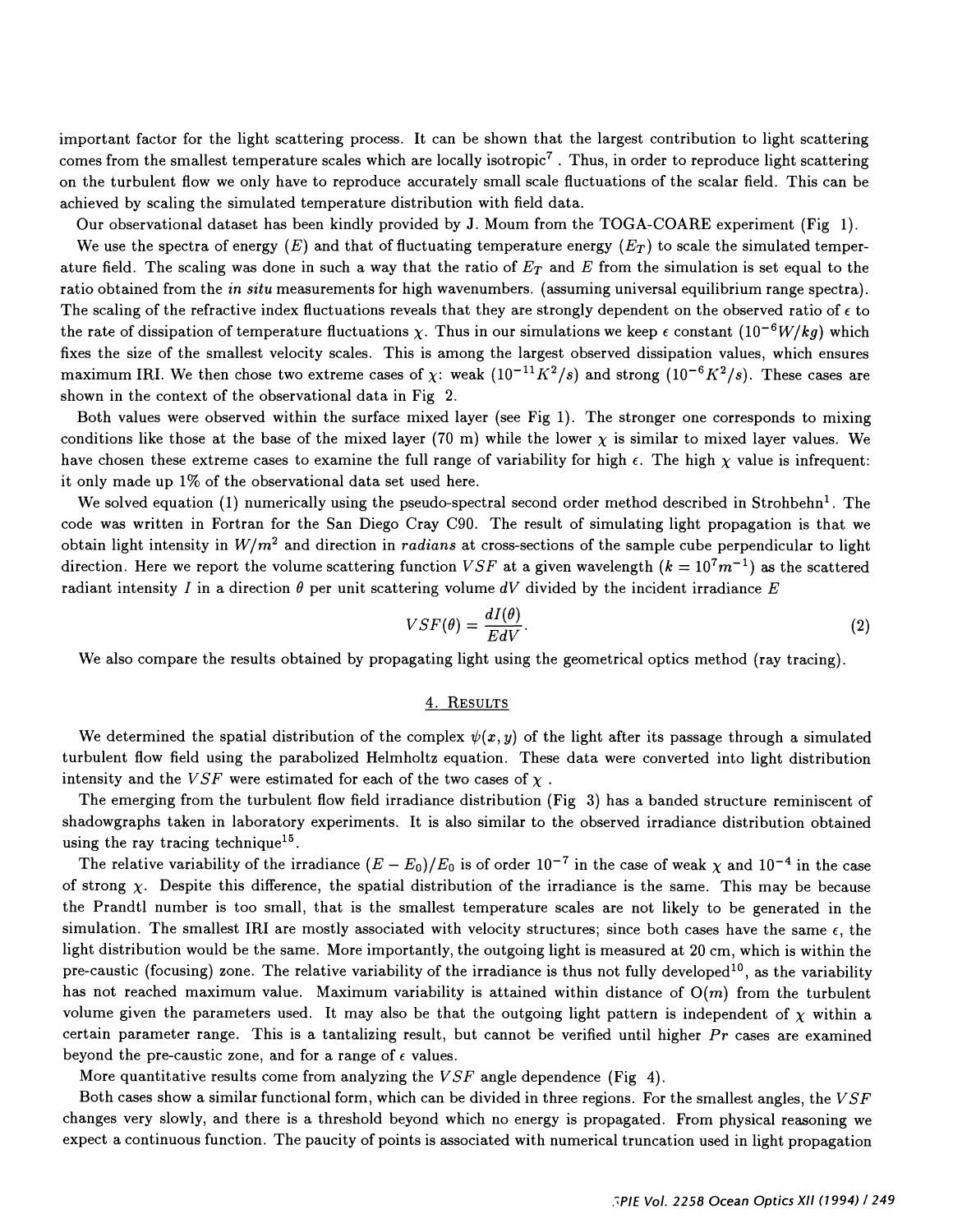

Figure 1: Profile of  $\epsilon$ ,  $\chi$ , temperature and salinity from TOGA-COARE experiment (courtessy J. Mourn). Our choice of  $\epsilon$  and  $\chi$  corresponds to the observed parameters between 60m and 80 m depth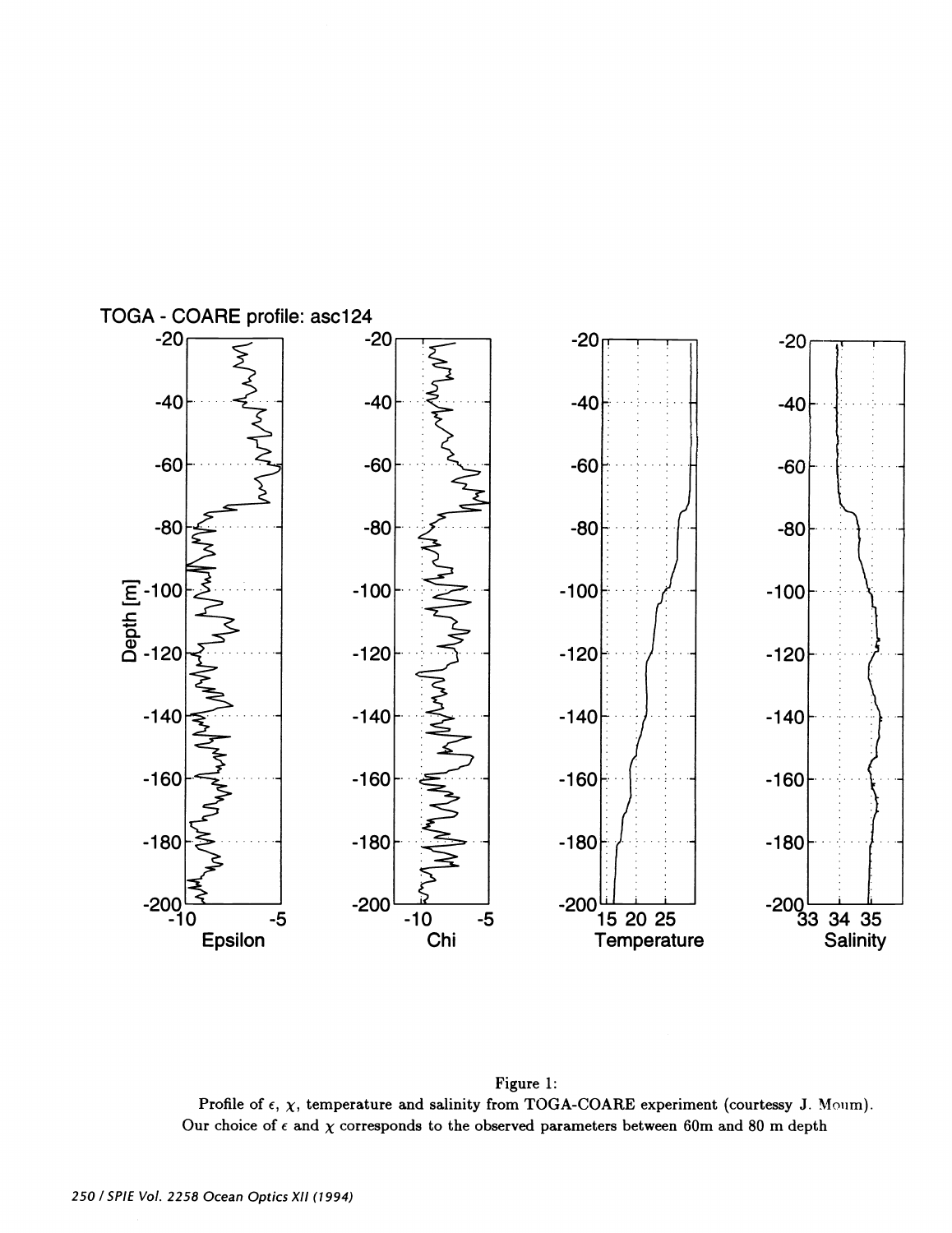



A. Scatter-plot of the observed  $\epsilon$  vs.  $\chi$  in the observational data set. B. Fi  $= 10^{-6}$  W/kg. B. Frequency distribution of  $\chi$  for the chosen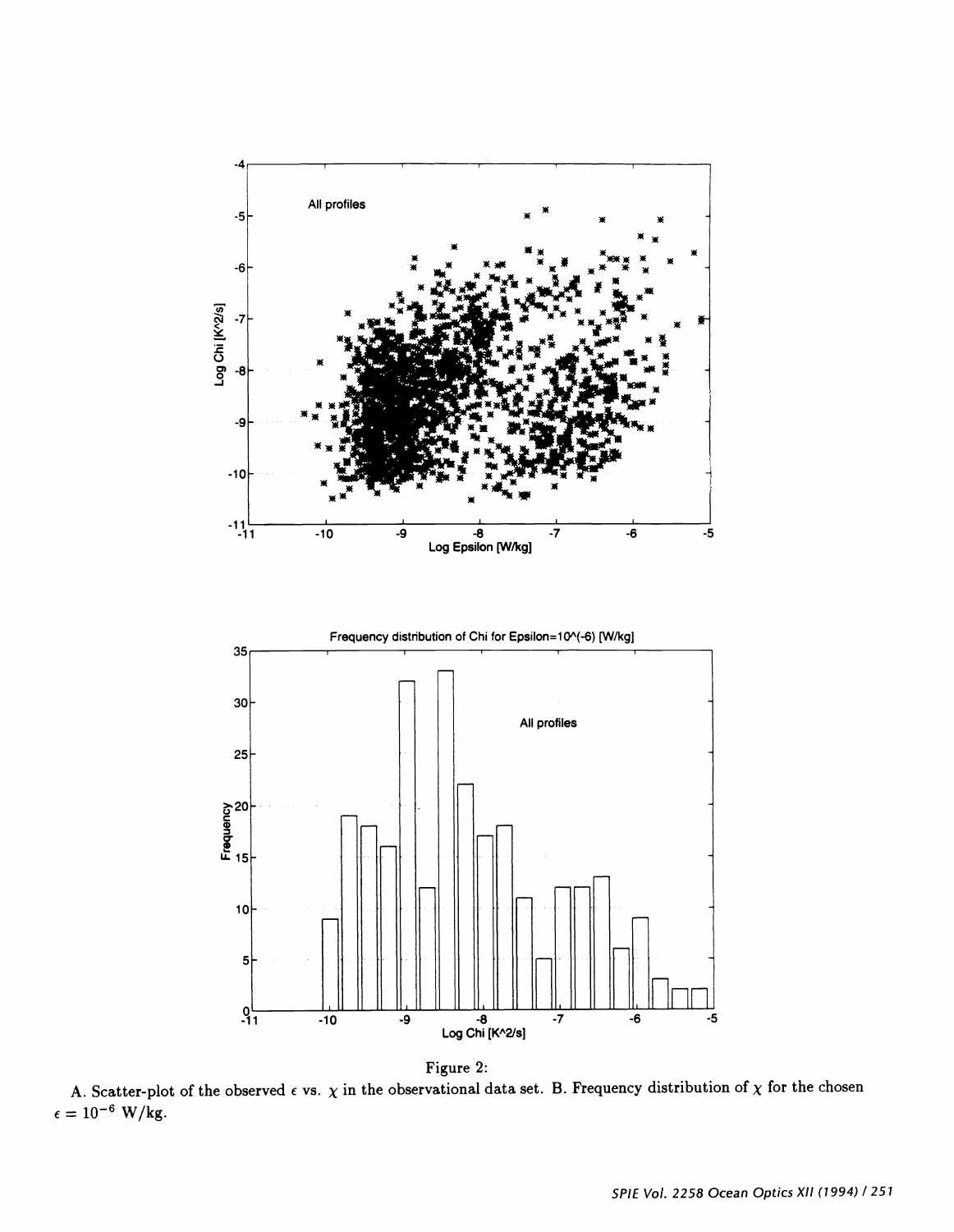

 $0 <$  Relative irradiance: (E-Eo)/Eo < 10 $\sqrt{-4}$ )

Relative irradiance scale

Side length: 20 cm

Figure 3: Spatial distribution of the irradiance after its interaction with the turbulent flow.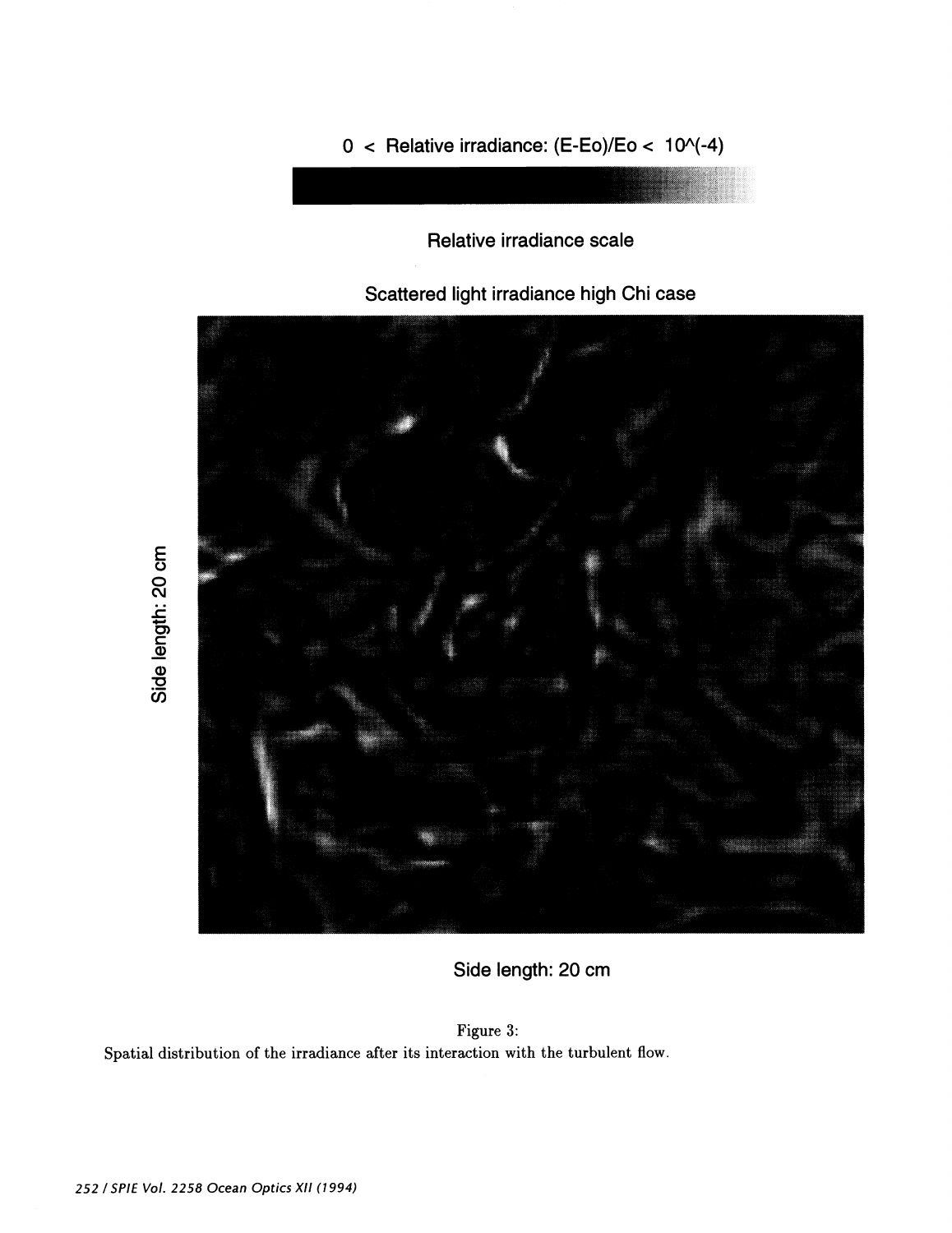



A. Calculated VSF for two  $\chi$  cases. VSF measured by Petzold<sup>4</sup> and contribution to VSF from large particles<sup>5</sup> is shown. B. High  $\chi VSF$  case in log-normal representation with particles contribution to<sup>5</sup> VSF and VSF observed by Petzold<sup>4</sup>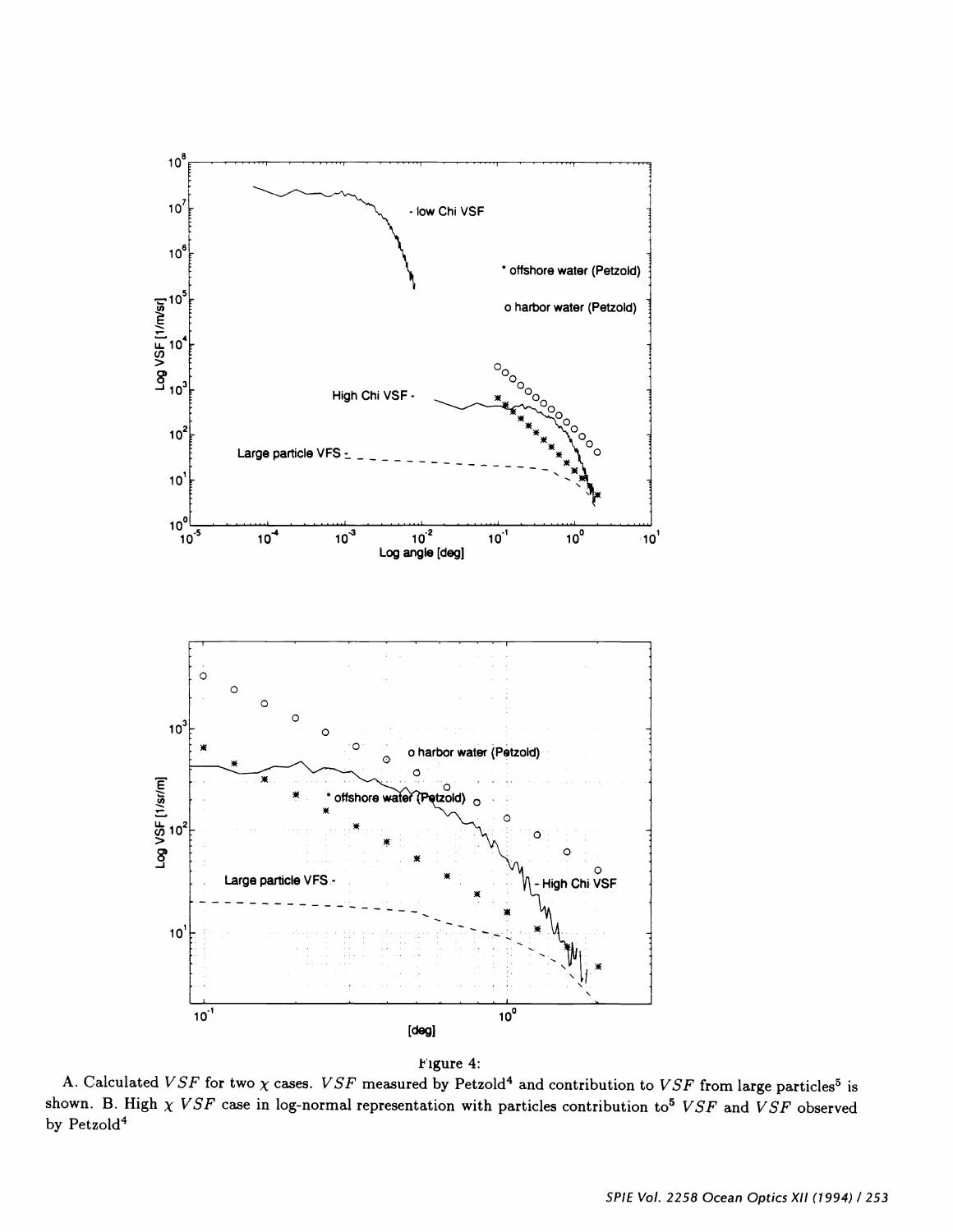routine. For the largest angles, we observe random fluctuations around a constant  $VSF$ . This variability is again associated with numerical truncation error. The intermediate region is the main result. This region encompasses two orders of magnitude in scatter angle and three orders of magnitude in VSF. (This is consistent with tests carried out on the numerical solution of equation (1) for a known functions  $\psi$  and n, in which the dynamic range was at least three orders of magnitude.) In this region, the  $VSF$  decreases exponentially with the scatter angle. This behavior is consistent with the measurements of Petzold<sup>4</sup> and the numerical simulation for Mie scattering on particles carried out by Shifrin<sup>5</sup>. We can observe this in Fig 4. There we can see our results overlayed with the  $VSF$  observed by Petzold<sup>4</sup> and compare the particle contribution to the  $VSF$ . As we see there the largest particle contribution is fairly constant between angle 0.1° and 1° and decreases rapidly for angles larger than 1 deg. At the same time for angles between 0.1° and 1°, the observed  $VSF$  (Petzold<sup>4</sup>) changes by 2 orders of magnitude similarly to our calculations. These observations were made in the fairly energetic offshore subsurface zone. Our modeled results for the case of high  $\chi$  show agreement with his field measurements.

In the case of low x, light is scattered between angles  $10^{-4}$  of  $10^{-2}$  °. For the case of high x, light is scattered over a greater range to  $O(1^{\circ})$ . Although the simulated high  $\chi$  case gives scattered light at relatively large angles, this is an infrequent value for the oceanic environment. Nonetheless, uncertainties in optical measurements in seawater due to turbulence-induced scattering may reach up to 1° for high temperature variance situations.

The exponential decrease of the  $VSF$  with increasing angle was also independently observed in the simulations using the ray tracing technique<sup>15</sup>.

#### 5. CoNcLusioNs

1 . The light intensity distribution exiting the cube exhibits a banded pattern, similar to that observed in laboratory shadowgraphs.

The pattern obtained by solving the parabolized Helmholtz equation is similar to that obtained from the ray tracing technique.

- 2. The light intensity distribution for the two cases of  $\chi$  values are identical. Thus the distribution is probably weakly dependent on the low  $Pr$  value and a consequence of sampling within the pre-caustic zone. It may also indicate that there is a parameter space for which light scatter intensity is driven by  $\epsilon$  only.
- 3. The volume scattering function is characterized by an exponential decrease of  $VSF$  with scatter angle.
- 4. Our results suggest that turbulence may be responsible for the unexplained scatter at small angles observed in in situ experiments.
- 5. It appears that a scattering angle of  $1^{\circ}$  is the upper limit for turbulence-induced light scatter in the ocean. All measurements relying on light propagating in the ocean within this angle may be affected by turbulence.

# 6. ACKNOWLEDGMENTS

This work was funded by the Ocean Optics Program of the Office of Naval Research under contract number N 00014-94-1-0107. The simulations were carried out at the San Diego Super-computing Center. We thank the support staff for their assistance and efficiency. Dr. James Moum generously provided a very complete suite of oceanic turbulence measurements and Dr. Gregg Ruetsch made his DNS data available, as well as helpful discussion. We are also grateful to Drs. Dariusz Stramski and Mary-Elena Carr for many helpful comments and to Dr. Carr for assistance in manuscript preparation.

#### 7. LITERATURE

1. J. W. Strohbehn, ed., Laser beam propagation in the atmosphere, Springer-Verlag, 1978.